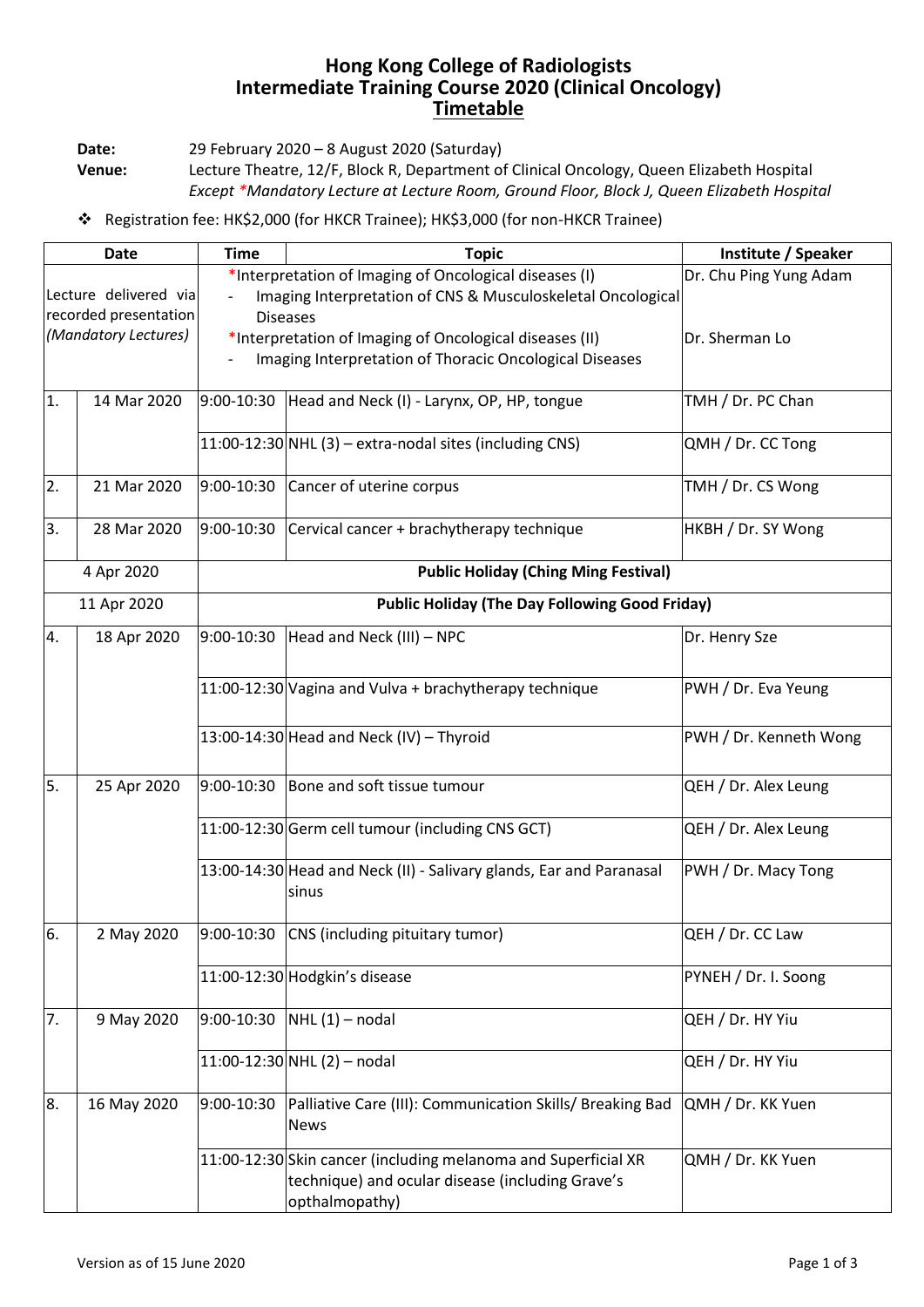## **Hong Kong College of Radiologists Intermediate Training Course 2020 (Clinical Oncology) Timetable**

| <b>Date</b> |             | <b>Time</b>             | <b>Topic</b>                                                                                                                                        | Institute / Speaker        |
|-------------|-------------|-------------------------|-----------------------------------------------------------------------------------------------------------------------------------------------------|----------------------------|
| 9.          | 30 May 2020 | 9:00-10:30              | <b>Early Breast Cancer</b>                                                                                                                          | PWH / Dr. Joyce Suen       |
|             |             |                         | 11:00-12:30 Advanced Breast Cancer                                                                                                                  | PMH / Dr. Carol Kwok       |
| 10.         | 6 Jun 2020  |                         | $9:00-10:30$ Kidney and bladder                                                                                                                     | PYNEH / Dr. K Chan         |
|             |             |                         | 11:00-12:30 Prostate / CA penis                                                                                                                     | PWH / Dr. Daisy Lam        |
| 11.         | 13 Jun 2020 | 9:00-10:30              | Ovary, fallopian tube & peritoneal cancer                                                                                                           | QEH / Dr. Irene Kwok       |
|             |             |                         | 11:00-12:30 Paediatric Tumour                                                                                                                       | QMH / Prof. Dora Kwong     |
| 12.         | 20 Jun 2020 |                         | 9:00-10:30 Lung - Advanced stage NSCLC                                                                                                              | UCH / Dr. CK Kwan          |
|             |             |                         | 11:00-12:30 Palliative Care (I): Principle of Palliative Medicine                                                                                   | PYNEH / Dr. I Soong        |
|             |             |                         | 13:00-15:00 Colon, Rectum and Anus (I) & (II)                                                                                                       | QMH / Dr. CL Chiang        |
|             |             | (Mandatary-<br>Lecture) | 15:30-17:00 * Interpretation of Imaging of Oncological diseases (II)<br>Imaging Interpretation of Abdominal & Pelvic<br><b>Oncological Diseases</b> | Dr. Wong Cheuk Kei Kathy   |
| 13.         | 27 Jun 2020 |                         | 9:00-10:30 Plasma cell malignancies                                                                                                                 | QEH / Dr. HC Cheng         |
|             |             |                         | 11:00-12:30 Lung - SCLC and Early stage NSCLC                                                                                                       | PYNEH / Dr. Michael TY Kam |
|             |             | (Mandatary-<br>Lecture) | 14:30-16:00 * Interpretation of Imaging of Oncological diseases (I)<br>Imaging Interpretation of Head & Neck Oncological<br><b>Diseases</b>         | Dr. Luk Yiu Shiobhon       |
| 14.         | 4 Jul 2020  | 9:00-10:30              | Pathology (1)                                                                                                                                       | QEH / Dr. John Chan        |
|             |             |                         | 11:00-12:30 Pathology (2)                                                                                                                           | QEH / Dr. John Chan        |
| 15.         | 11 Jul 2020 | 9:00-10:30              | Esophagus & Stomach                                                                                                                                 | QMH / Dr. Victor Lee       |
|             |             |                         | 11:00-12:30 RT for benign diseases, special RT techniques                                                                                           | UCH / Dr. YS Yuen          |
| 16.         | 18 Jul 2020 | 9:00-10:30              | Liver, pancreas and biliary tract                                                                                                                   | TMH / Dr. AS Lee           |
|             |             |                         | 11:00-12:30 Palliative Care (II): Oncological emergencies and<br>symptom management                                                                 | TMH / Dr. SH Lo            |